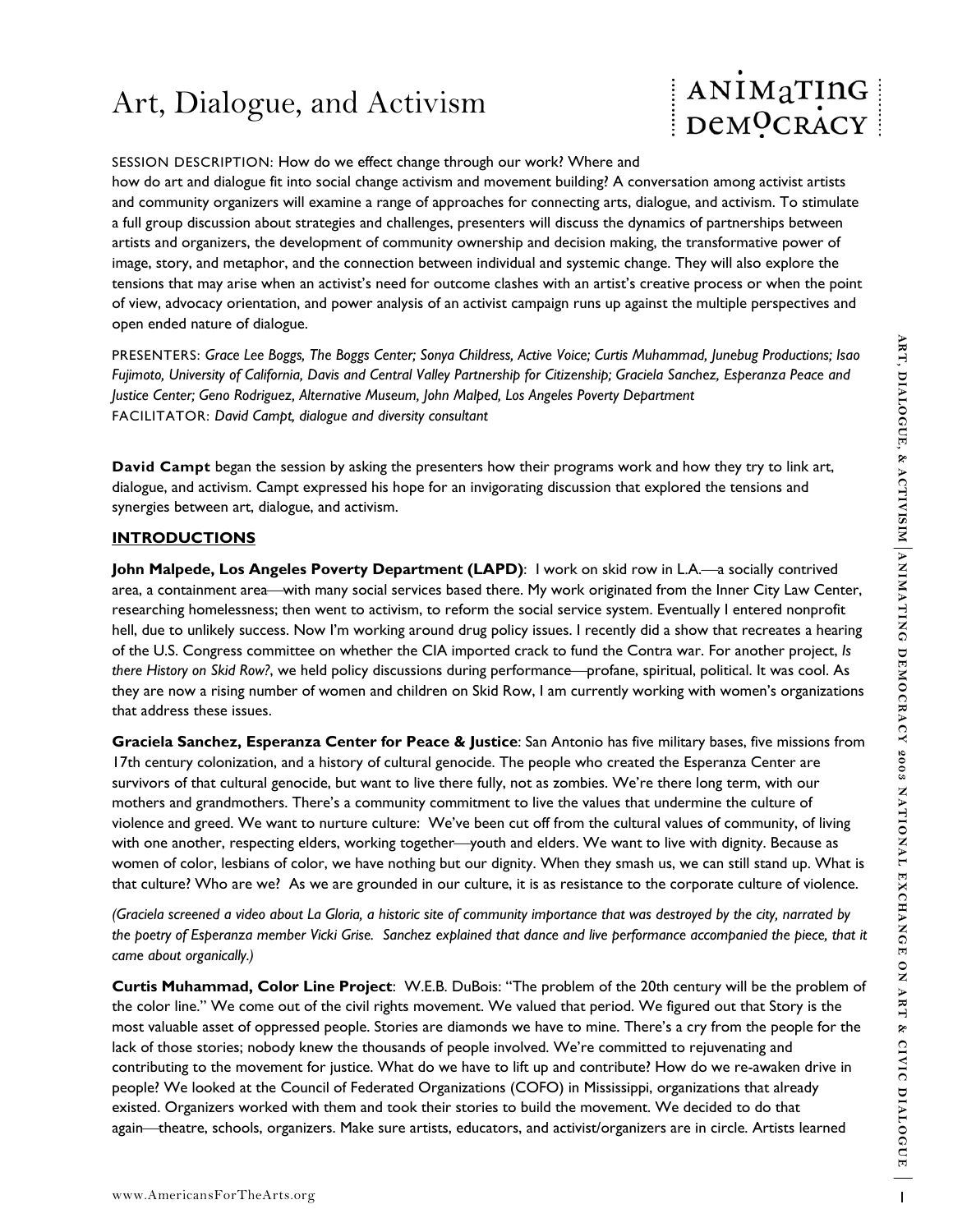how to take stories and make art first. Then educators learned how to make curriculum, how to use Story Circles in the classroom. Taking root this year are activist/organizers organizing community using stories. Story circles are about democracy, equality. A circle is equalizing. Those successful movements were bottom-up. They reached for the voices of the voiceless. We had to demand change to get change.

**Geno Roderiguez, Alternative Museum**: I was with the Institute of Contemporary Hispanic Arts and En Foco. The Alternative Museumis also an alternative to ethnic-specific and race-specific museums that often have been just as exclusionary as the mainstream. It is a gateway to equality. We exhibit all artists based on the quality of their work. We need to look at political agendas; it's important to have institutions that preserve our histories. But we're in the global community now, and so we need to engage internationally. Barrio people and others need to see what's happening in China, etc. We're not people of the ghetto anymore; we're people of the world. We closed the [physical] museum two years ago as it became a boring exercise in entertaining people who were already convinced of our issues. Now we're virtual: we have 15 exhibits, and discussion from Mexico, Nigeria, Russia. We offer feedback, getting each other's messages across. When we define what we want to talk about, and who we want to talk to, then we have to figure out how to reach them—with aggressive but clever presentation, slipping politics in. Our current exhibition is *The Human Condition*, photographic exhibits on human rights nationwide.

## **Isao Fujimoto, Central Valley Partnership for Citizenship**:

A man goes to a hardware store complaining that it takes him a whole week to cut a stack of wood. The salesman sells him a chainsaw, promising that he'll be able to cut ten times the amount of wood in the same period of time. The man goes home, and tries and tries, but doesn't finish his work any faster. In fact, it takes much longer, and much more work! He goes back to the hardware store, and complains that now it takes him a whole month to cut a stack of wood. The salesman doesn't understand, and asks to check the chainsaw. He pulls the chord, and the man says, "What's that sound?"

The Central valley has tremendous poverty. We encourage civic participation. We get people involved in community learning language, becoming citizens, running for office. We support 225 projects, 40 of which are performance and art. We preserve the culture: an excuse to bring people together to share culture. The Tamejavi Festival tapped national groups. We have to see the whole country as resources, potential partners. There's all this latent energy out there. Our job is to pull that chord!

### **Comment**: How are you financing this work?

**Isao**: The Irvine Foundation has funded us for seven years. Peace Church Movement and Industrial Areas Partnership have come together for this partnership. Foundations are not supporting operating budgets.

**Example account with the define what we want to talk about and who we want to talk the velocies of Condition, phong points in. Our currence exhibition is The Arts or Condition, phong points can be have a consider the sta Sonya Childress, Active Voice**: (Isao's my hero!) The power of stories to move people to action, empathetic debate, humanized policy debate. Active Voice works with talented producers, and helps producers understand what can happen with communities who use their videos. The founder was at POV for 12 years, but didn't know what discussion was happening around it. The founder left and we pulled films together around race and identity, helping PBS stations use films for dialogue and community. We started Active Voice out of the race initiative. We do social issue documentaries, mostly now around immigration and changing demographics. Communities are looking for tools to help with dialogue on how to support change. *The New Americans* is a seven-hour piece scheduled to go on PBS in March 2004. Its intention is to help you understand who these immigrants are, why they are leaving their homes, and why they come into your neighborhood. The series followed families—from the West Bank, India, Nigeria, etc.—for one year before leaving and two years after they arrived in the U.S. We want to engage people who feel threatened by new immigrants. Stories are emotional, accessible. It's not user friendly, for policy debates, etc., because of length. We are now re-editing it into shorter versions, finding the emotionally powerful scenes, for use by different constituencies: teachers in classrooms with new populations they're not familiar with, for example.

*(Sonya then showed a clip from one of the many stories in* The New Americans*.)* 

**Grace**: How do we get the films, Sonya?

**Sonya**: We're beta-testing the videos and guides right now. We would love to get your feedback. Please let me know if you want to screen the video. My e-mail is sonya@activevoice.net.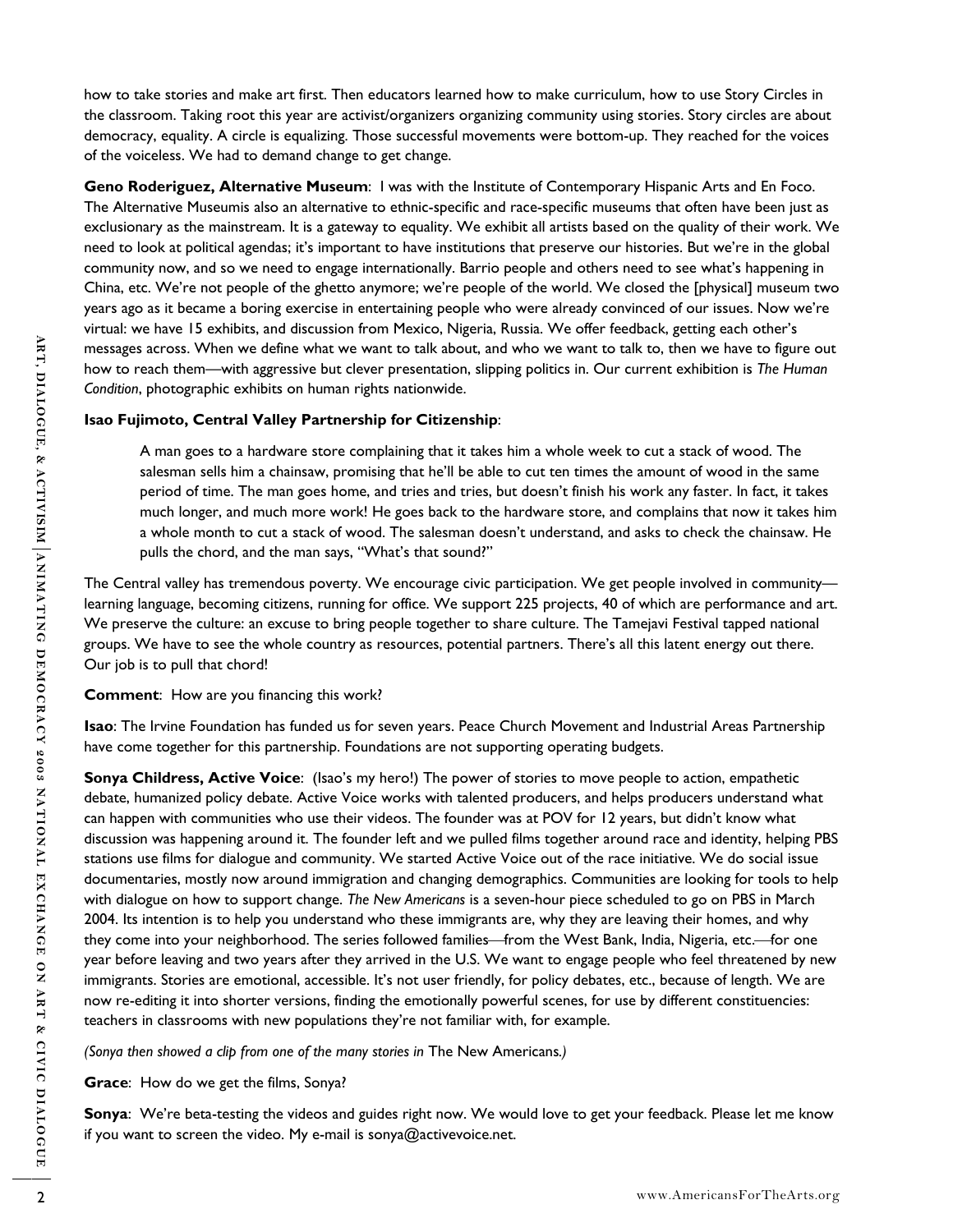## **KNOWING HISTORY, BUILDING A MOVEMENT**

**Curtis:** Stories take over. There was a great migration of plantation workers to plants north. People sent their children back south to school. They went to get a hamburger, and couldn't. They started sitting in at cafeterias. Ella Baker called them together and formed SNCC. Ella said: Let's create a space to let people start talking to each other. We didn't call each other here; this was brought together externally (by Animating Democracy). How do we call ourselves together in future?

**Mat Schwarzman, NPN:** There are untold stories behind this weekend. Who remembers the Alliance for Cultural Democracy 20 years ago? It was a shoestring operation, with marginal employment. Now we're all older, stable. Many people don't know the history.

**Graciela:** My movement didn't start in the 60s. Mine goes back thousands of years. Women and queer people were excluded in the 60s. Esperanza is directed by women and queer people. Are we organizers? Artists? I'm all of those things. Am I Latina, lesbian, working class? I'm all those things. I don't have the luxury of dividing them. I am out as a theorist, activist, lesbian. Not in the academy, from my mother. People who really hear her are woman-identified. Male identified: oh, she's cute. My mother's not cute, she's *brilliant!* I went to Ms Foundation, and they asked: Who taught you organizing principles? Alinsky? No, not male and white. How will *The New Americans* be used? We'll see the values of love and respect and Laos immigrants. Will the values of these new immigrants survive? New immigrants have a better sense of themselves than I do. They're willing to put their lives on the line. But what are they going to learn when they "make it"? Is it about money? Or about how we take care of each other?

**Geno Roderiguez:** It's important when we find our voices, that we project them. We must have total control of how we project those voices. There's a lot of brilliant thinking in our people today, that aren't stories yet have to be projected. We publish catalogues of our own design. Noam Chomsky and Edward Said were invited. It's important to see who speaks our language and how we empower ourselves to create dialogues. Exhibitions regarding manufacturing consent; occupation, and resistance. We have the power, if we want, to get the information out. We need to put all the stories together and create electronic catalogues of out-of-print materials. We need to know our history (example: Art Workers Coalition).

**Grace Lee Boggs:** It is crucially important not only to know the past but to know how people are applying the lessons of the past to the challenges of today. Resistance needs to be creative, productive. "Freedom schooling, then and now." The movement is building. People see someone else doing something and say, I can do that too. We could follow the Move On model to network ourselves and learn from each other.

## YOUTH-CONNECTING TO THE PAST AND THE FUTURE

**Roberta Uno, Ford Foundation:** There isn't only a disconnect from the past, there's a disconnect with the future, too. I wouldn't come to this convening if the young folks doing the work couldn't come. We need to learn from what they're doing, as well as them learning from us about the past. Hip Hop activism—they talk about being the new civil rights movement. Culture is such a big part of the movement—fighting the prison industrial complex, education reform. How are they organizing? A real wake-up moment for me was when Clyde Ballentine, producer of the NY Hip-Hop Theatre Festival said, after hearing older producers talking, "NEA, NRA—we don't know the difference. They weren't here for us."

dings. Am Lianna, working classic final those dings, it continue the law of of didning them. Is no out as a present that the contents of the form in out as a present that of the statement of the statement of the statement **Wayne Winborne:** This is the struggle of our times. There may be more activism today than there was in the 60s. Young people don't care about that past. We think movement is going to look like it did in the 60s. But it's not going to now. Things are much more complicated now; we don't have obvious wrongs. A lot of things have gotten a lot better. People have a hard time getting their arms around what the issues are. Gender and sexual orientation are major issues right now but Black churches won't touch them. Black churches were central to organizing during the Civil Rights movement. We have the opportunity now to build much better multi-issue, multi-racial coalitions. We have to get Black churches to embrace gender and sexual orientation organizing. Here I am, a person of color, in the white power structure. You, too, Roberta. What are we going to do now?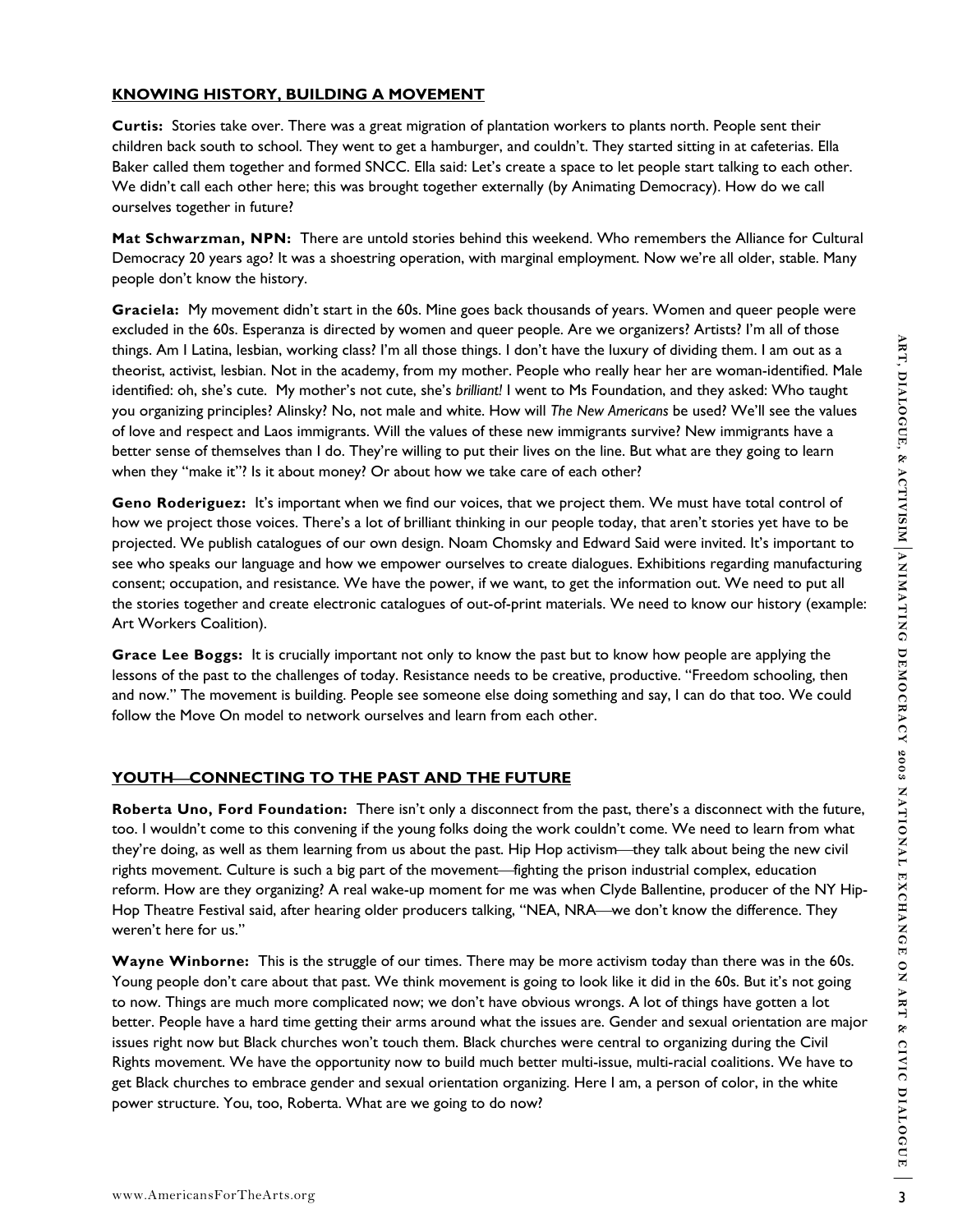**Michael Marinez, Esperanza Center:** These discussions have been going on for 500 years in my community. In the 70s, institutions became about money. There are people doing this work all over the country—you have to know them. This is not an invisible movement. But we don't acknowledge that it's there. These are groups who do not have access to this room. Youth Culture—the 1980s put our children in a tube. The only way they could get out of that tube was to kill their elders. We can't just take young people, their demographic, stick them on our boards, and ask them how they're going to change the world—not without knowing their ancestors. Elderly women, who took 11 years to march, are different from smelly young white kids who attack Frito Lay trucks and put brown children at risk.

**MJ Donoghue, Hip-Hop artist with New World Theatre:** One of the major divides between the Hip Hop generation and civil rights generation is the portrayal of Hip Hop in the media as all about getting money and being a victim rather than empowering community. It's a systematic attack on people of color through Hip Hop by promoting those who show terrible values. We need to bring Hip Hop back to its roots as protest music from the 80s. Many 60s musicians were successful but are still performing political songs, still protesting. Break down corporate hip-hop structure.

## **GOING BEYOND PROTEST**

**Andrea Assaf, Animating Democracy**: I've been somewhat involved in the globalization protests since Seattle. No one believes me when I say that some of the best dialogue and deliberative democracy I've seen has been in anarchist collectives and planning meetings run by youth. They may not have any knowledge of this history, but they're doing it, and they're doing it differently. I've seen a resurgence of street theatre, puppetry, and poetry, all around protest. There are some advancements in social justice that would not have happened without mass mobilizations. What is the role of protest now? And how does it fit in with cultural work?

4 wurdure.<br>
4 **Andre a Assat, Andressi premoting Democracy:** Twistens somewhat involved in the globalization protests since Sostumes<br>
And one believes me when la stylutation of the best dialogue and deliberative democracy **Leah Lamb, Performance Initiative:** I'm so glad to hear the word *protest* at this conference. I've battled with this question in my own work. I went to the recent DC and NYC peace demonstrations. We felt powerful at the demo, but leaving it I felt so apathetic, disempowered. I started doing performance as protest. But I talked with people who felt protest around the Vietnam War tore the country apart. I want to give people a chance to talk about it. I appreciated Grace's comments about protest not being enough. But maybe we have to have the protest to have the dialogue.

**Comment:** Leah, what happened at that moment of apathy?

**Leah Lamb:** New York City streets were taken over by millions of people, and to see that being ignored by all the major media took away my belief in democracy.

**Geno Roderiguez:** I also felt the demonstrationss were futile. We need new ways to protest: take out ads that say: All people around the world who are opposed to this war, go to the bank at the same time and withdraw your money. Citi Bank will call President Bush. It's risky, but we need new, creative ways: national, international havoc creation.

**Grace Lee Boggs:** After 9/11, Starhawk wrote *Only Poetry Can Address Grief*. Protest can't do that. We should get into small groups and talk. *I've Got the Light of Freedom*—organizing involves people in transformation (as opposed to mobilizing). It addresses the individual. I encourage you to read my article, "Everybody Has a Choice*.*" It's dangerous just to protest. It helps the other side get mad at us. Appeal to the humanity of everybody; that's the role of artists. This is one of the most important discussions we can have—philosophical and practical.

**Sandy Heierbacher, National Coalition of Dialogue & Deliberation:** We live in a democracy where people are supposed to feel represented. But protest comes from people who feel disempowered by these traditional structures of "democracy." As we work in the system, we need to change the system. So representatives listen to us. Deliberative democracy—politicians need to be a part of those discussions as well.